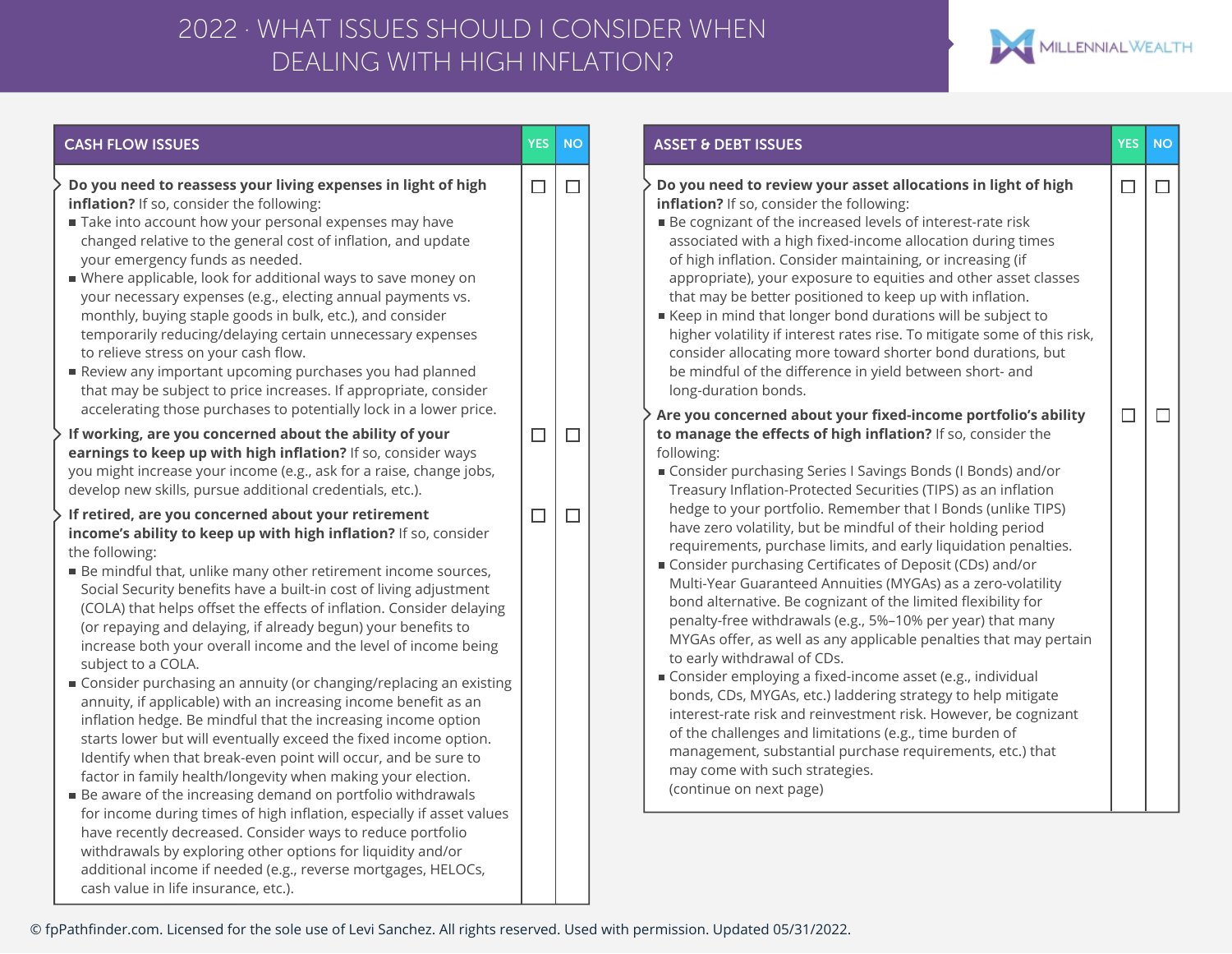## DEALING WITH HIGH INFLATION? 2022 · WHAT ISSUES SHOULD I CONSIDER WHEN



| <b>ASSET &amp; DEBT ISSUES (CONTINUED)</b>                                                                                                                                                                                                                                                                                                                                                                                                                                                                                                                                                                                                                                                                                                                                                                                                                                                      | <b>YES</b>       | <b>NO</b> | <b>TAX ISSUES (CONTINUED)</b>                                                                                                                                                                                                                                                                                                                                                                                                                                                                                                                                                                                                                                                                                                                                                                                                                                                                                                                        | <b>YES</b>       |
|-------------------------------------------------------------------------------------------------------------------------------------------------------------------------------------------------------------------------------------------------------------------------------------------------------------------------------------------------------------------------------------------------------------------------------------------------------------------------------------------------------------------------------------------------------------------------------------------------------------------------------------------------------------------------------------------------------------------------------------------------------------------------------------------------------------------------------------------------------------------------------------------------|------------------|-----------|------------------------------------------------------------------------------------------------------------------------------------------------------------------------------------------------------------------------------------------------------------------------------------------------------------------------------------------------------------------------------------------------------------------------------------------------------------------------------------------------------------------------------------------------------------------------------------------------------------------------------------------------------------------------------------------------------------------------------------------------------------------------------------------------------------------------------------------------------------------------------------------------------------------------------------------------------|------------------|
| Do you need to review your cash holdings? If so, consider the<br>risks with holding too much cash during times of high inflation.<br>Be mindful of where you keep your emergency fund, and be sure<br>to explore other options (e.g., high-yield savings/checking accounts,<br>short-term CDs, etc.) that may offer better growth on your idle<br>cash. Consider investing any surplus cash, as waiting for rates to<br>rise before putting your cash to work may expose you to market<br>timing risk.<br>Do you need to review your debts in light of high inflation?<br>If so, consider the following:<br>■ Be cognizant of your variable-interest-rate debts. Understand<br>how the rate is calculated and to what extent inflation may cause<br>your interest rate to increase.<br>If appropriate, consider paying down variable-interest-rate debts<br>or refinancing them to fixed rates. | $\Box$<br>$\Box$ | □<br>□    | Do you need to review your current (and anticipated) income<br>tax brackets in light of high inflation? If so, consider the following:<br>Determine whether your income may have increased to a greater<br>or lesser extent than marginal tax brackets, and consider how<br>that may impact your effective tax rate. Be mindful of certain tax<br>strategies (such as favoring pre-tax or Roth contributions)<br>moving forward.<br>■ Be cognizant of areas of the tax code that do not receive<br>inflationary adjustments under current law (e.g., Social Security<br>taxability, NIIT, SALT limitations, etc.), and consider how that<br>might impact certain tax strategies moving forward.<br>Do you need to review any potential Roth conversion<br>opportunities in light of high inflation? If so, consider whether<br>periods of high inflation may present opportunities to convert<br>some assets to Roth accounts at lower share prices. | $\Box$<br>$\Box$ |
| To potentially lock in a lower interest rate, consider expediting<br>the process of financing any large upcoming purchases you had                                                                                                                                                                                                                                                                                                                                                                                                                                                                                                                                                                                                                                                                                                                                                              |                  |           | <b>OTHER ISSUES</b>                                                                                                                                                                                                                                                                                                                                                                                                                                                                                                                                                                                                                                                                                                                                                                                                                                                                                                                                  | <b>YES</b>       |
| planned, but be mindful of any recent or anticipated price<br>increases and/or interest rate changes.                                                                                                                                                                                                                                                                                                                                                                                                                                                                                                                                                                                                                                                                                                                                                                                           |                  |           | Are you reconsidering any of your financial goals (e.g.,<br>retirement) or risk tolerance in light of high inflation?                                                                                                                                                                                                                                                                                                                                                                                                                                                                                                                                                                                                                                                                                                                                                                                                                                | □                |
| <b>TAX ISSUES</b>                                                                                                                                                                                                                                                                                                                                                                                                                                                                                                                                                                                                                                                                                                                                                                                                                                                                               | <b>YES</b>       | <b>NO</b> | Do you need to reassess your life and disability insurance                                                                                                                                                                                                                                                                                                                                                                                                                                                                                                                                                                                                                                                                                                                                                                                                                                                                                           | $\Box$           |
| Have your taxable accounts been experiencing increased<br>levels of volatility due to high inflation? If so, consider ways<br>you might rebalance your portfolio at a reduced tax cost (e.g.,<br>harvesting short-term losses, selling securities at reduced capital<br>gains, etc.), but be mindful of wash sale rules, as well as the<br>\$3,000 ordinary income offset limit on capital losses.<br>(continue on next column)                                                                                                                                                                                                                                                                                                                                                                                                                                                                 | $\Box$           | □         | coverage in light of high inflation? If so, consider the following:<br>Assess the risk of increased living expenses, and/or the need to<br>replace a higher income, that your life and disability insurance<br>may fail to adequately cover should you die an untimely death<br>or become disabled.<br>Review your ability to add (or utilize any existing) inflation and/or<br>benefit increase riders associated with your policies (if available).                                                                                                                                                                                                                                                                                                                                                                                                                                                                                                |                  |
|                                                                                                                                                                                                                                                                                                                                                                                                                                                                                                                                                                                                                                                                                                                                                                                                                                                                                                 |                  |           | Do you need to reassess the coverage amounts for any other<br>insurance policies (e.g., homeowners, renters, auto, etc.) in<br>light of high inflation? If so, consider the effect inflation may have<br>on the replacement cost of your vehicles, home (including any<br>vacation or rental properties), and other goods. Review your<br>coverage amounts to ensure they are adequate for your needs.                                                                                                                                                                                                                                                                                                                                                                                                                                                                                                                                               | $\Box$           |
|                                                                                                                                                                                                                                                                                                                                                                                                                                                                                                                                                                                                                                                                                                                                                                                                                                                                                                 |                  |           | Do you need to review your gifting and/or estate plan in light<br>of high inflation? If so, consider the impact inflation may have on                                                                                                                                                                                                                                                                                                                                                                                                                                                                                                                                                                                                                                                                                                                                                                                                                | $\Box$           |

© fpPathfinder.com. Licensed for the sole use of Levi Sanchez. All rights reserved. Used with permission. Updated 05/31/2022.